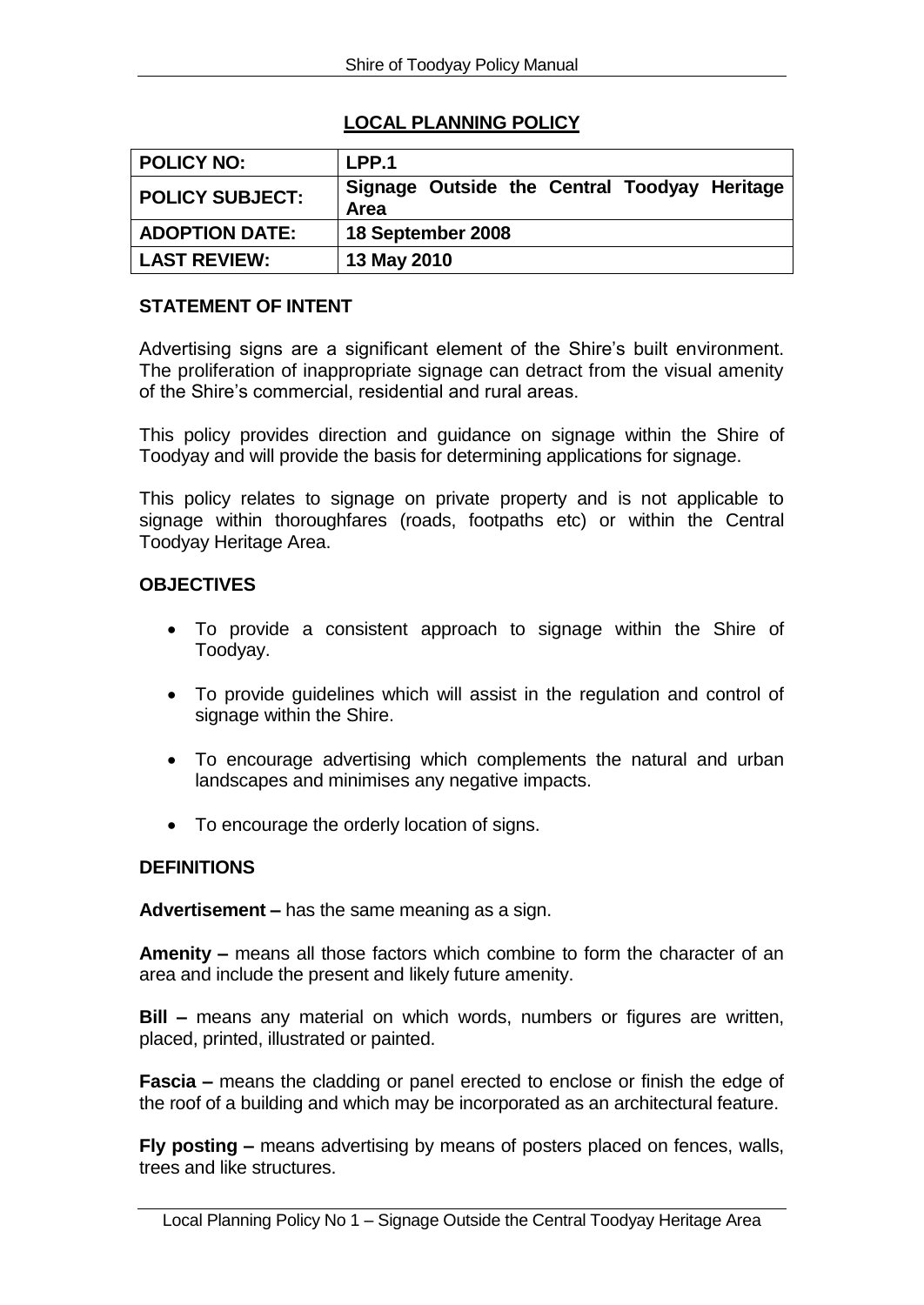**Freestanding Sign -** means a sign that is displayed on an advertising structure that is mounted on the ground on one or more supports.

**Hoarding –** means a detached or detachable structure other than a pylon sign that is erected for the sole purpose of displaying a sign or signs and includes a poster panel or an illuminated panel; but does not include a hoarding within the meaning of Section 377 of the Local Government (Miscellaneous Provisions) Act 1960.

**Monolith Sign -** means a sign that is not attached to a building or any other structure and with its largest dimension being vertical. Such signs may consist of a number of modules and is generally uniform in shape from ground level to the top of the sign.

**Public Place –** includes any thoroughfare or place which the public are allowed to use, whether or not the thoroughfare or place is on private property.

**Pylon Signs –** means a sign supported by one or more piers and not attached to a building and includes detachable sign frameworks supported by one or more piers to which sign infill's may be added.

**Signage or Signs -** means any word, letter, model, sign, placard, board, notice, device or representation, whether illuminated or not, used for the purposes of advertisement, announcement or direction and includes any hoarding or similar structure used for the display of advertisements. The term includes any airborne device anchored to any land or building, the painting of any building and any vehicle or trailer or other similar object placed or located so as to serve the purpose of advertising.

**Temporary Community Service Sign –** means a sign to or giving directions to a charitable, cultural, educational, recreational or other public or community function, exhibition, meeting, display, event or activity conducted by a community association other than for commercial gain.

**Tower Sign -** means a sign affixed to or placed on a tower, chimneystack or open structural mast.

# **STATUTORY POWERS**

This Local Planning Policy is made pursuant to Clause 2.2 of the Shire of Toodyay Local Planning Scheme No 4.

# **POLICY STATEMENT**

# **1.0 Application of Policy**

1.1 This policy applies to all existing and proposed signage or advertising devices on private property located outside the Central Toodyay Heritage Area which can be viewed from any public place, thoroughfare or adjoining property.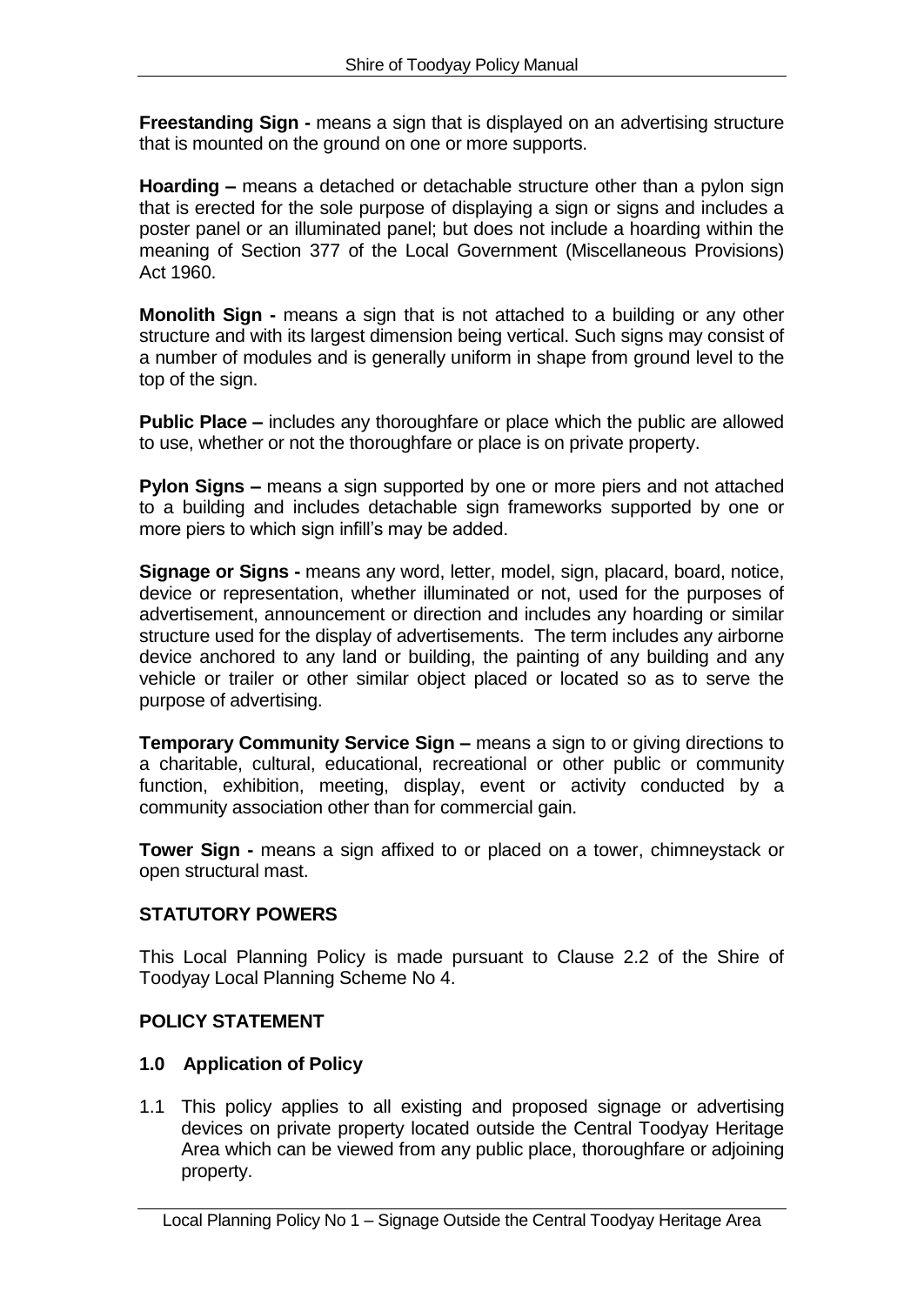1.2 Signage in thoroughfares is addressed within the Thoroughfares and Trading in Thoroughfares and Public Places Local Law. Signage within the Central Toodyay Heritage Area is subject to the Local Planning Policy – Central Toodyay Heritage Area.

## **2.0 Exempt Signs**

- 2.1 An exempt sign for the purpose of this policy is:
	- a) Any sign which is classified as exempt under the provisions of Local Planning Scheme No 4;
	- b) Any sign which is subject of an existing approval made prior to the date of effect of this policy;
	- c) A sign which cannot be viewed from any thoroughfare or public place or an adjoining property;
	- d) Temporary Community Service Signs which comply with the provisions of this policy; and
	- e) A pre-existing sign which bears the property name and property owners names and that is erected completely on private land that is so named and owned by that named person(s).
- 2.2 Exempt signs do not require the formal planning approval of the Shire of Toodyay but are still required to comply with the provisions of this policy.
- 2.3 Pre-existing approved signs are not required to comply with the provisions of this policy.

### **3.0 Sign Standards**

- 3.1 Signs or advertising devices erected or displayed within the Shire shall:
	- a) be securely fixed to any structure which supports it;
	- b) be structurally sound and capable of withstanding any forces to which it would be reasonably subjected to without collapsing, deforming or moving from the position on which it was erected or displayed. The Shire reserves the right to request engineering certification that signs or advertising devices are structurally sound where required;
	- c) be maintained in good order and clean condition;
	- d) be directly associated with the approved use on the property on which it is displayed;
	- e) not contain any offensive material; and
	- f) not be erected or displayed in a position:
		- i. so as to obstruct the passage of, or so as to create a hazard for, vehicles or pedestrians;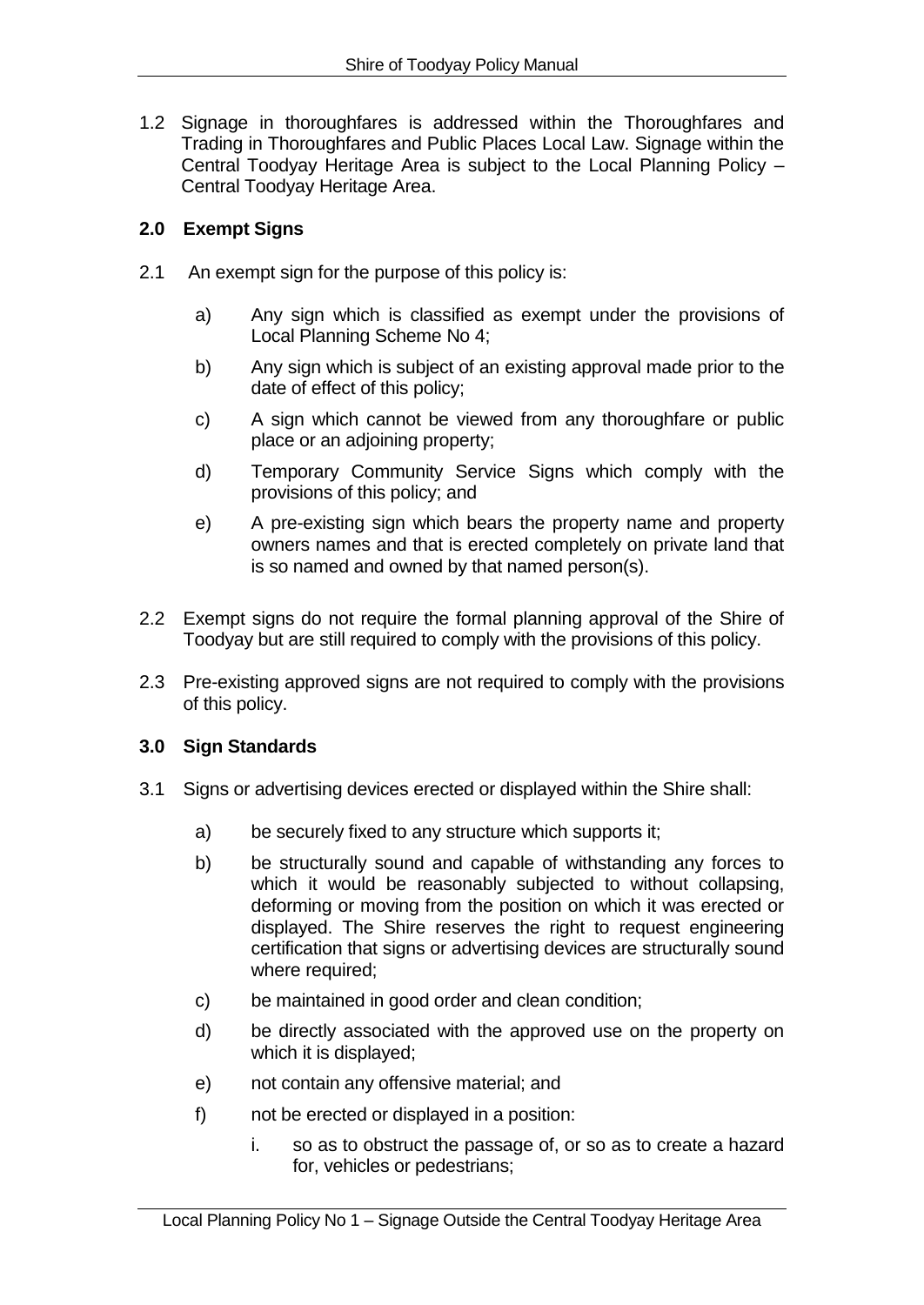- ii. that in the opinion of the Shire adversely affects the local amenity;
- iii. so as to significantly obstruct or impede all or part of a view of a river or other place of feature which in the Shire's opinion, is of significance to the district.

## **4.0 Sign Design and Information**

- 4.1 Every sign shall be designed to be compatible with the proposed surroundings, including buildings, landscape and other signs.
- 4.2 Signs, including commercial and industrial signs, shall contain the following information only:
	- a) the name of the occupier;
	- b) the business carried out on the property;
	- c) the occupier's contact details;
	- d) hours of operation of the business;
	- e) the trademark or logo of the business or products offered for sale on the premise;
	- f) a description of the goods sold or offered for sale on the property to which the sign is affixed or which it relates;
	- g) a description of the premise to which the sign is affixed to or it relates; or
	- h) any other information specific to the business or use undertaken on site
- 4.3 Signage, including commercial and industrial signs, which does not relate to an approved business or use undertaken on site will not be supported.
- 4.4 With the exception of commercial and industrial signs, signs or advertising devices shall be a maximum size of:
	- a)  $1m^2$  for holiday accommodation/tourist related uses;
	- b)  $1m^2$  for ownership details/property name;
	- c)  $2m^2$  for rural related uses and extractive industries;
	- d)  $0.2m^2$  for home occupations;
	- $e$ ) 0.4 $m<sup>2</sup>$  for home businesses;

unless otherwise approved by Council.

4.5 A maximum of one (1) sign per street frontage will be supported, except where the property has a long street frontage, a second sign can be considered under the following circumstances: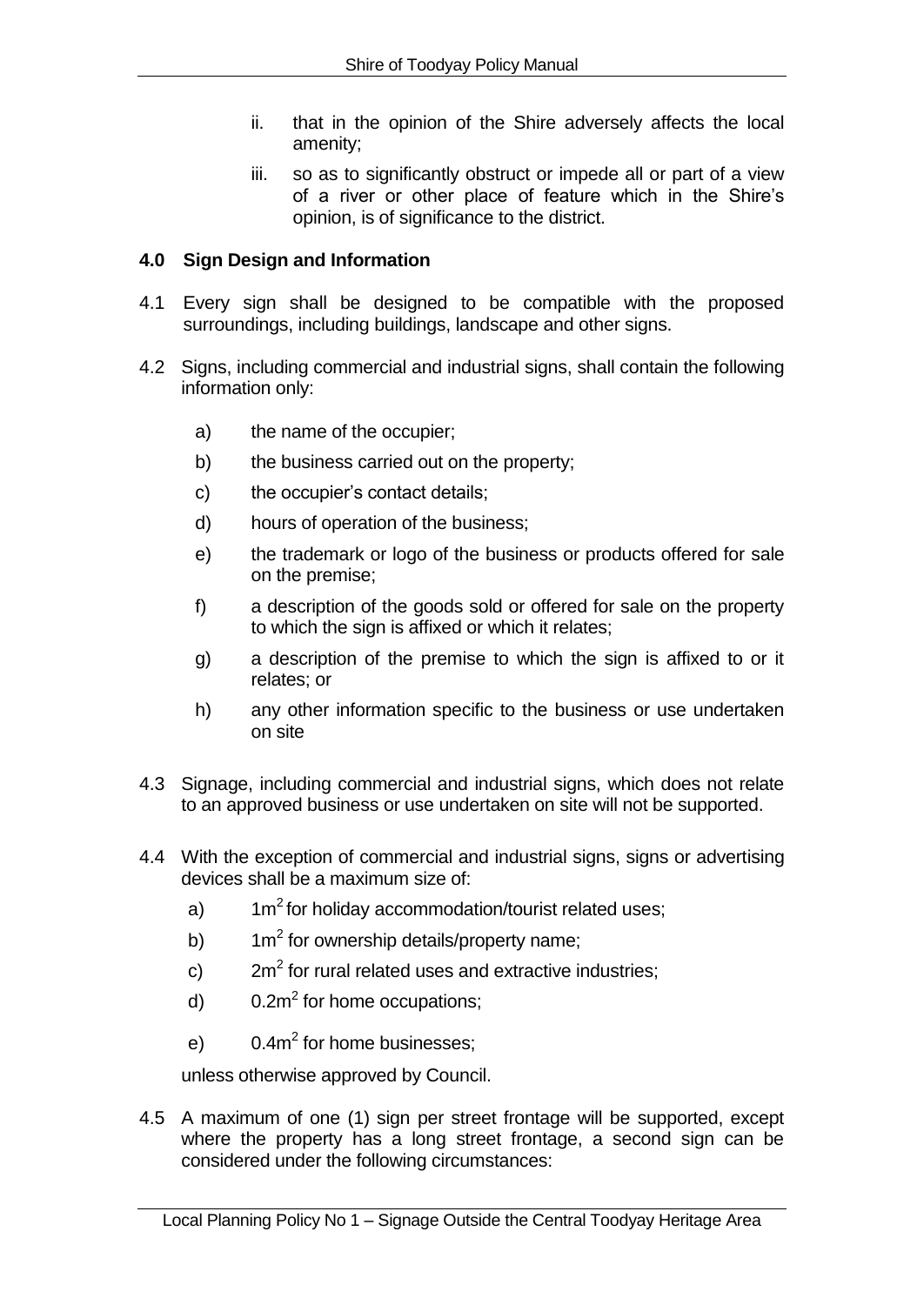- a) the sign is used to advise traffic that the entrance to the business or use on the property is approaching;
- b) the sign must be positioned a minimum 300m from the entrance to the property;
- c) the sign shall be a maximum size of 0.8m<sup>2</sup>; and
- d) the information contained on the sign is limited to the name of the business, the logo of the business and directions to the business.
- 4.6 If a sign is freestanding, it must comply with the following:
	- a) the sign shall not exceed a width of 2.4m;
	- b) the sign shall not exceed a height above natural ground level of 3m;
	- c) the sign shall be permanently fixed to the ground; and
	- d) the sign must be positioned in a suitable location so that pedestrian and vehicular movement and visibility is not impaired.
- 4.6 For the purpose of measurement of a sign, the measurement shall be the horizontal and vertical extremities of any text or inscription, or any coloured or textured background that is part of the sign.

#### **5.0 Commercial and Industrial Signs**

*NOTE: This section applies to the 'Light Industry' and 'Mixed Business' zones only. All signs within the 'Town Centre' zone are required to comply with the Local Planning Policy – Central Toodyay Heritage Area and signage in all other zones is to comply with section 4.0 of this policy.* 

- 5.1 Window Signs
	- 5.1.1 A window sign shall:
		- a) only be fixed to or painted on a ground floor window of a building;
		- b) not exceed in area, 25% of the area of all windows on the ground floor frontage of the building; and
		- c) not exceed 50% of the area of the window on which it is painted or fixed.
- 5.2 Wall and Fascia Signs
	- 5.2.1 The total aggregate of all wall and/or fascia signs shall not exceed 25% of the area of the wall or fascia on which it is to be placed.
	- 5.2.2 The total number of signs on each wall and/or fascia shall not exceed four (4).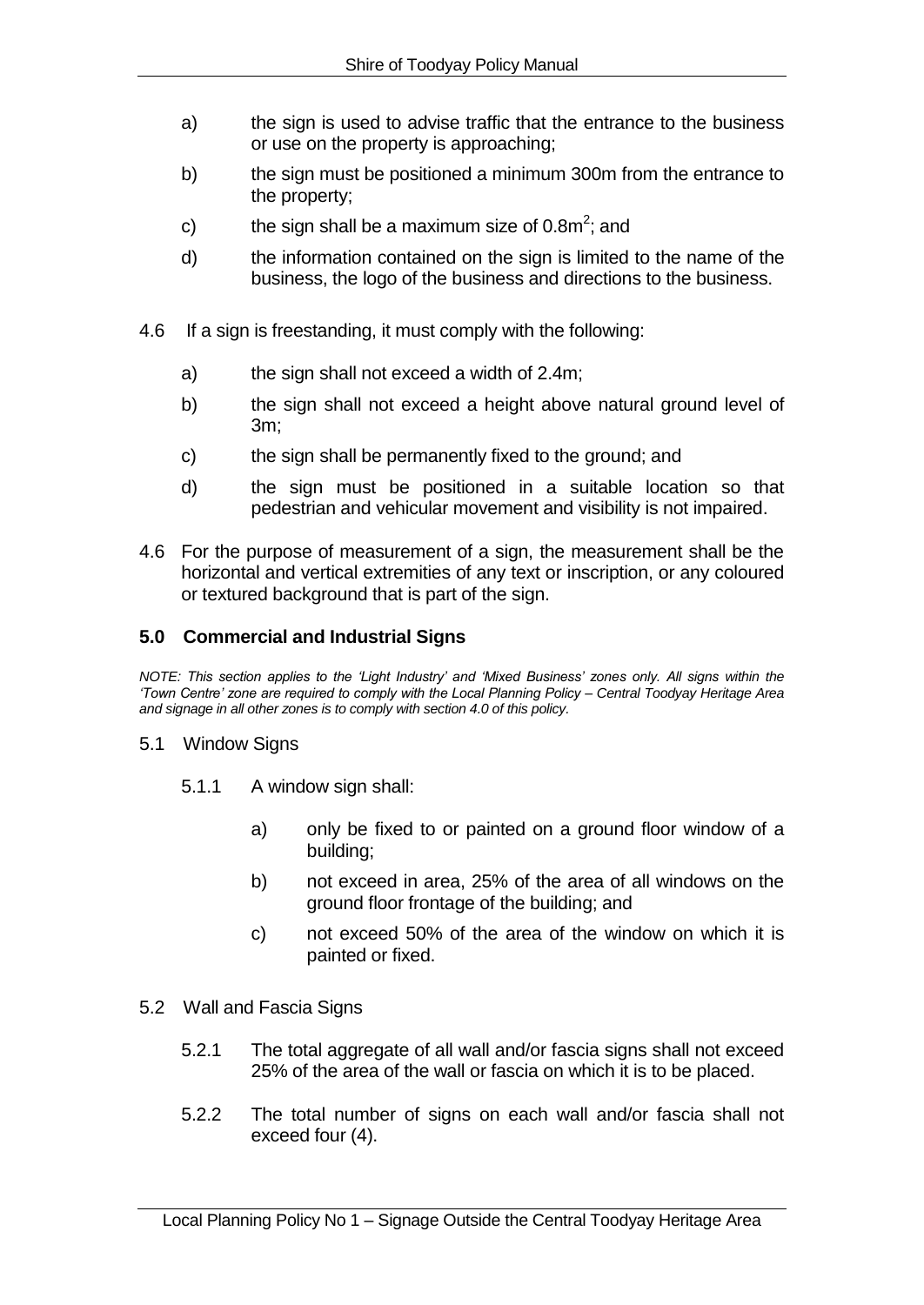- 5.2.3 Wall signs shall not extend vertically or horizontally to cover more than 75% of the height or length of the wall or fascia and shall be positioned a minimum of 250mm from the edge of the wall or fascia.
- 5.2.2 Any wall and/or fascia sign shall not project above the eaves or the ridge of the roof of the building on which it is to be affixed.
- 5.3 Pylon Signs
	- 5.3.1 Pylon signs will only be supported on a lot with a factory tenement or where a number of businesses are co-located on one lot.
	- 5.3.2 Only one pylon sign will be permitted on each lot.
	- 5.3.3 A pylon sign shall:
		- a) not have any part more than 3m above the level of ground immediately below it;
		- b) not exceed 4.5m<sup>2</sup> in area unless approved by Council;
		- c) be supported on one or more piers or columns of brick, stone, timber or steel of sufficient size and strength to support the signs under all conditions. The Shire of Toodyay may require engineering certification for the construction of a pylon sign;
		- d) not be within 2m of the side boundaries of the lot on which it is erected;
		- e) have all of the constituent or infill signs of an equal size;
		- f) have only one (1) constituent or infill signs for each business, shop or unit on the lot; and
		- g) be positioned so people cannot walk underneath the sign.

### 5.4 Freestanding signs

- 5.4.1 A maximum of one (1) freestanding sign per road frontage will be supported and must comply with the following:
	- a) the sign shall not exceed a width of 2.4m and a total area of  $4m^2$ ;
	- b) the sign shall not exceed a height above natural ground level of 1.8m;
	- c) the sign shall be permanently fixed to the ground; and
	- d) the sign must be positioned in a suitable location so that pedestrian and vehicular movement and visibility is not impaired.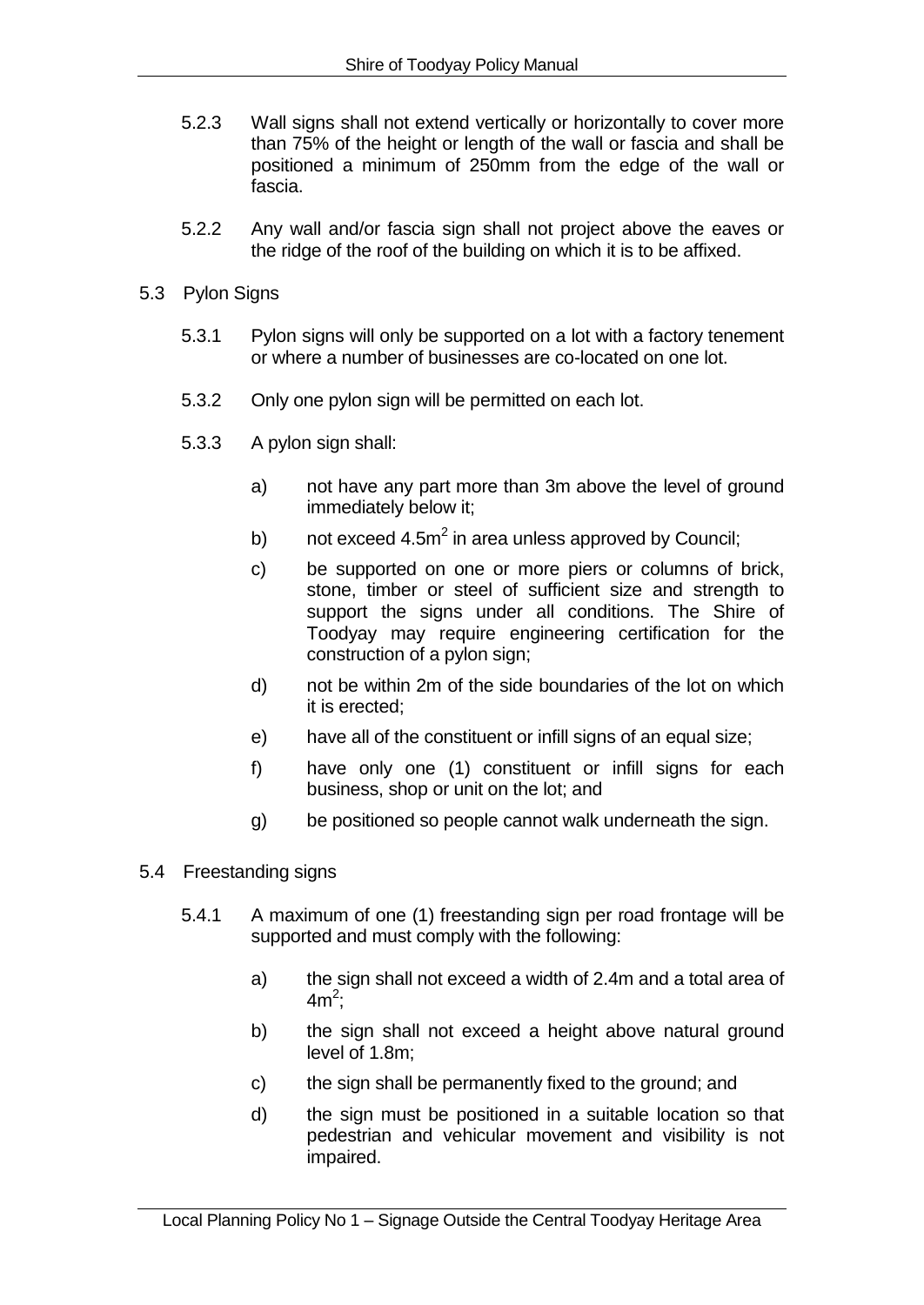5.4.2 A freestanding sign will not be supported if the property already has a pylon sign.

# **6.0 Temporary Community Service Signs**

*NOTE: The Shire of Toodyay has two events notice boards positioned on main entry points advising of upcoming events. People are encouraged to advertise an upcoming community event within these notice boards. A works request form must be completed and submitted with the Shire of Toodyay for the boards to be updated.* 

- 6.1 Temporary Community Service Signs may be erected subject to the following:
	- a) no sign shall exceed  $2m^2$  in area;
	- b) shall be professionally designed and made;
	- c) if a Temporary Community Service Sign is freestanding it shall not:
		- i) exceed 1m in height above ground level;
		- ii) have more than two faces; and
		- iii) exceed 2.5m in width.
	- d) the information contained on the Temporary Community Service Signs shall refer to the name, date, location of the event and the logos of any sponsors;
	- e) the lettering used on Temporary Community Service Signs shall be a minimum height of 300mm.
	- f) there shall be no more than seven (7) such signs relating to the same event or function displayed within the district;
	- g) the sign or signs can be erected within ten (10) days of the event/function being held and must be removed within seven (7) days of the event/function being held; and
	- h) no more than two (2) Temporary Community Service Signs advertising the same event or activity shall be closer together than 500m; and
	- i) no more than two (2) Temporary Community Service Signs each advertising different events or functions shall be erected or displayed closer than 2m.

# **7.0 Bill & Fly Posting**

- 7.1 A person shall not post a bill or paint, stencil, place or affix an advertisement on a building, structure, fence, wall, sign, post or awning.
- 7.2 No person shall fly post at any place or location within the Shire.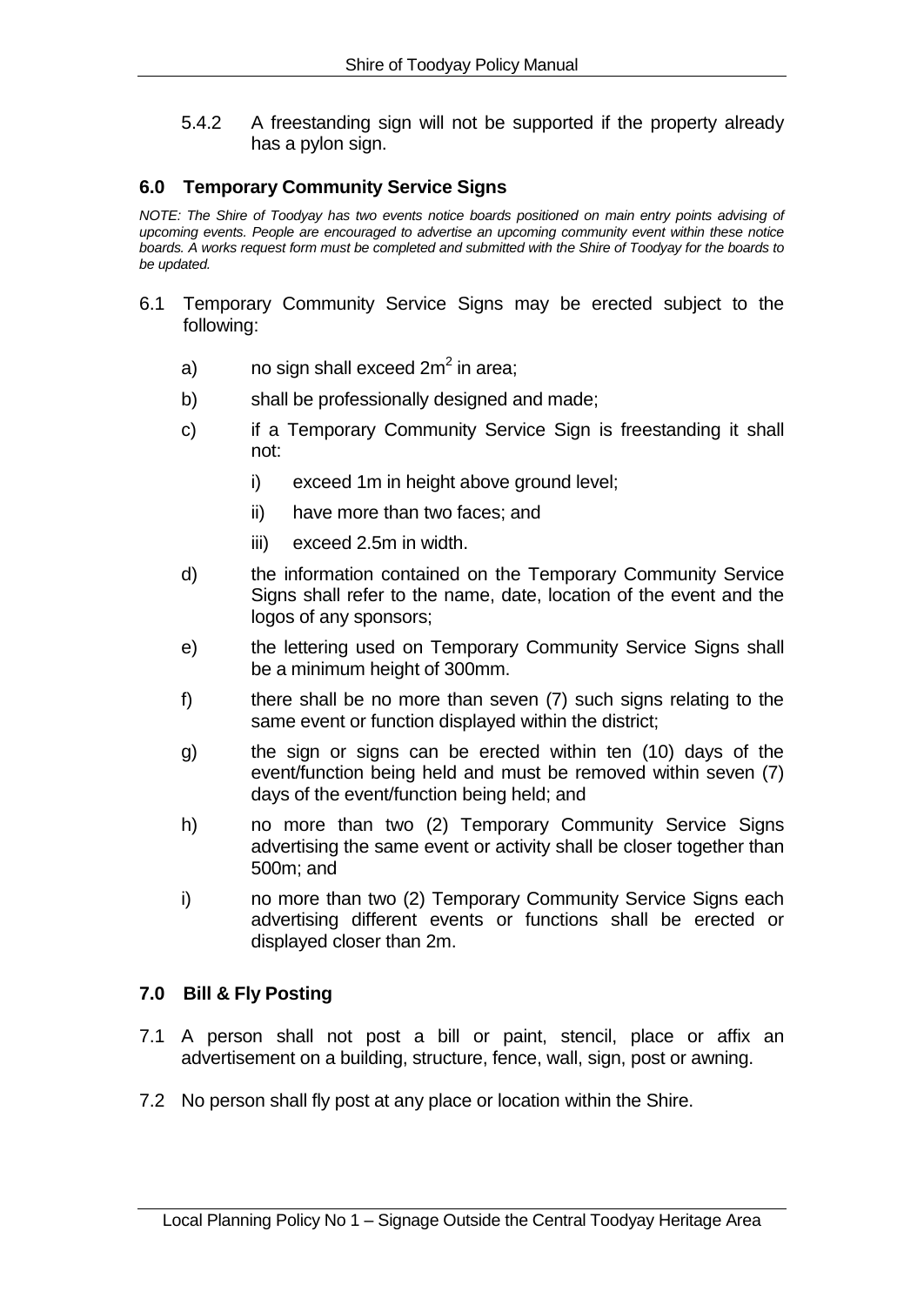## **8.0 Hoardings**

8.1 No person shall erect or display a hoarding at any place or location within the Shire.

## **9.0 Signage Abutting a Main Roads WA Road**

- 9.1 It is the responsibility of the applicant to ensure that all appropriate approvals have been obtained from Main Roads WA prior to the erection of the signage or advertising devise on land abutting Main Roads WA roads.
- 9.2 The roads under the control of Main Roads WA in the Shire of Toodyay are Toodyay Road, Northam Toodyay Road and Goomalling Toodyay Road.

**Reviewed Council Meeting 21 May 2009 Reviewed Council Meeting 13 May 2010**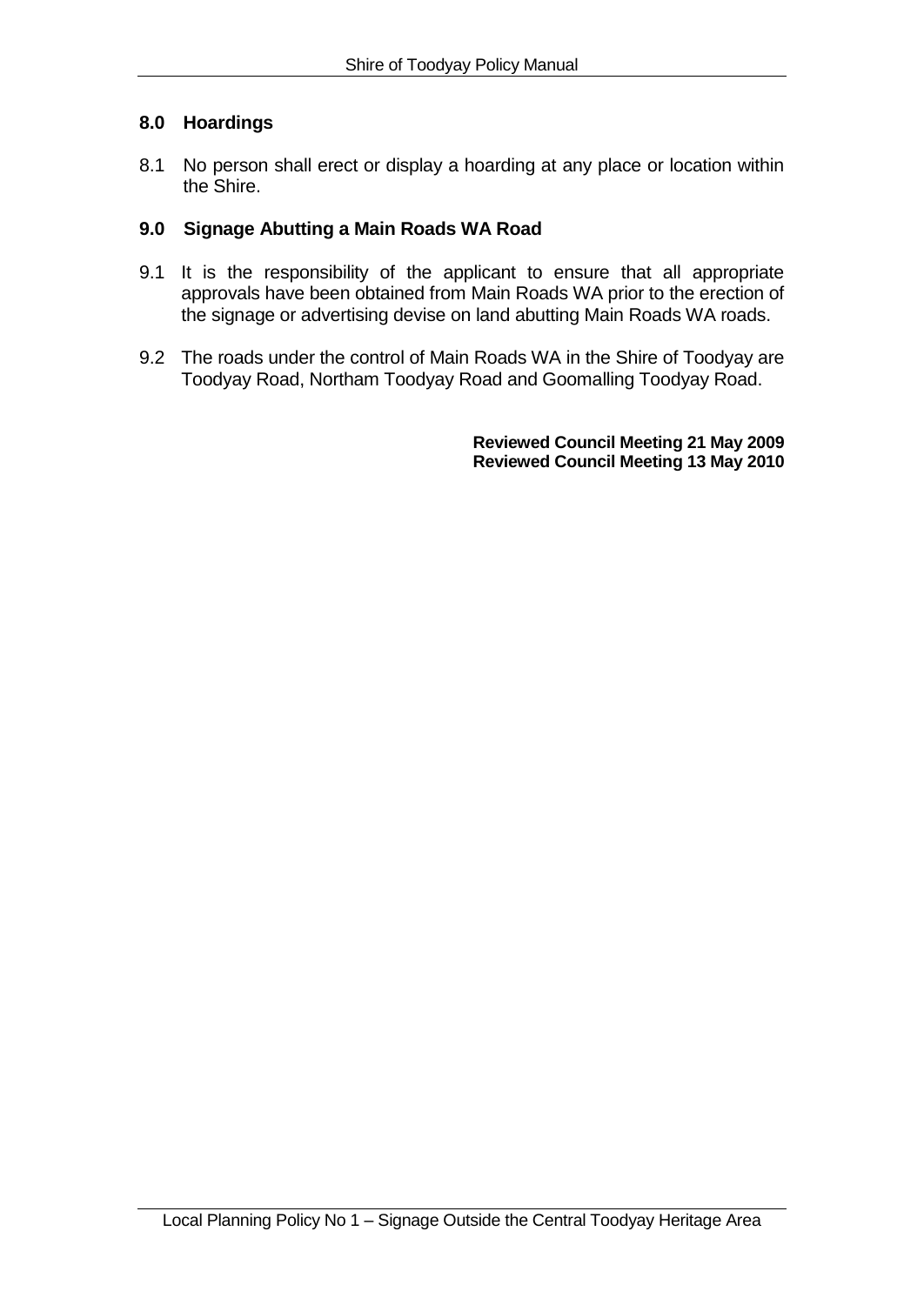# **Attachment No 1 – Exempted Signs under Local Planning Scheme No 4**

| <b>Land Use and/or Development</b>                                            | <b>Exempted Sign</b>                                                                                                                                                                                                                                                                                                                                                                                                                                                                                                                                                                                                                                                                                                                                                                                                                                                                                                                                                                        | <b>Maximum Size</b>                                                                                                                |
|-------------------------------------------------------------------------------|---------------------------------------------------------------------------------------------------------------------------------------------------------------------------------------------------------------------------------------------------------------------------------------------------------------------------------------------------------------------------------------------------------------------------------------------------------------------------------------------------------------------------------------------------------------------------------------------------------------------------------------------------------------------------------------------------------------------------------------------------------------------------------------------------------------------------------------------------------------------------------------------------------------------------------------------------------------------------------------------|------------------------------------------------------------------------------------------------------------------------------------|
| <b>Dwellings</b>                                                              | One professional name-place as appropriate.                                                                                                                                                                                                                                                                                                                                                                                                                                                                                                                                                                                                                                                                                                                                                                                                                                                                                                                                                 | 0.2m <sup>2</sup>                                                                                                                  |
| <b>Home Business</b>                                                          | One advertisement describing the nature of the<br>home occupation.                                                                                                                                                                                                                                                                                                                                                                                                                                                                                                                                                                                                                                                                                                                                                                                                                                                                                                                          | 0.2m <sup>2</sup>                                                                                                                  |
| Places of Public Meeting,<br>assembly or Worship                              | One advertisement detailing the function and/or the<br>activities of the institution concerned.                                                                                                                                                                                                                                                                                                                                                                                                                                                                                                                                                                                                                                                                                                                                                                                                                                                                                             | 0.2m <sup>2</sup>                                                                                                                  |
| <b>Entertainment Venue</b>                                                    | Two signs (illuminated or non-illuminated) detailing<br>the entertainment being presented from time to time<br>at the venue upon which the signs are displayed.                                                                                                                                                                                                                                                                                                                                                                                                                                                                                                                                                                                                                                                                                                                                                                                                                             | Each advertisement sign<br>not to exceed $5m^2$ .                                                                                  |
| Shops, Showrooms and other uses<br>appropriate to a commercial<br>development | All advertisements affixed to the building below the<br>top of the awning or, in the absence of an awning,<br>below a line measured at 5 metres from the ground<br>floor level of the building subject to compliance with<br>any Council Local Law or Planning Policy in place<br>from time to time.                                                                                                                                                                                                                                                                                                                                                                                                                                                                                                                                                                                                                                                                                        | A maximum of one free-<br>standing advertisement<br>signs not exceeding 5m<br>in height above natural<br>ground level.             |
| Industrial and Warehouse<br>Premises                                          | A maximum of 4 advertisements applied to or<br>affixed to the walls of the building but not including<br>signs which project above the eaves or the ridge of<br>the roof of the building, and excluding signs<br>projecting from a building whether or not those<br>signs are connected to a pole, wall or other building.                                                                                                                                                                                                                                                                                                                                                                                                                                                                                                                                                                                                                                                                  | Total area of any such<br>advertisements shall not<br>exceed $15m^2$ .                                                             |
|                                                                               | A maximum of two free-standing advertisement<br>signs not exceeding 5m in height above ground<br>level                                                                                                                                                                                                                                                                                                                                                                                                                                                                                                                                                                                                                                                                                                                                                                                                                                                                                      | Maximum permissible<br>total area shall not<br>exceed $10m2$ and<br>individual advertisement<br>signs shall not exceed<br>$6m^2$ . |
| <b>Public Places and Reserves</b>                                             | Advertisement signs (illuminated and non-<br>(a)<br>illuminated) relating to the functions of<br>government, a public authority or local<br>government excluding those of a promotional<br>nature constructed or exhibited by, or on<br>behalf of any such body.<br>Advertisement signs (illuminated and non-<br>(b)<br>illuminated) required for the management or<br>control of traffic on any public road, car park,<br>cycleway, railway or waterway where such<br>advertisement has been constructed or<br>exhibited by or at the direction of a<br>Government department, public authority or<br>the local government.<br>Advertisement signs (illuminated and non-<br>(c)<br>illuminated) required to be exhibited by or<br>pursuant to any statute or regulation or the<br>like made pursuant to powers contained<br>within a statute provided that any such<br>advertisement is constructed and/or<br>exhibited strictly in accordance with the<br>requirements specified therein. | N/A<br>N/A                                                                                                                         |
| Railway Property and Reserves                                                 | Advertisement signs exhibited on such land<br>provided that each such advertisement is directed<br>only at persons at or upon a railway station.                                                                                                                                                                                                                                                                                                                                                                                                                                                                                                                                                                                                                                                                                                                                                                                                                                            | No sign shall exceed<br>$2m2$ in area.                                                                                             |
| Advertisements within Buildings                                               | All advertisements placed or displayed within                                                                                                                                                                                                                                                                                                                                                                                                                                                                                                                                                                                                                                                                                                                                                                                                                                                                                                                                               | N/A                                                                                                                                |

Local Planning Policy No 1 – Signage Outside the Central Toodyay Heritage Area